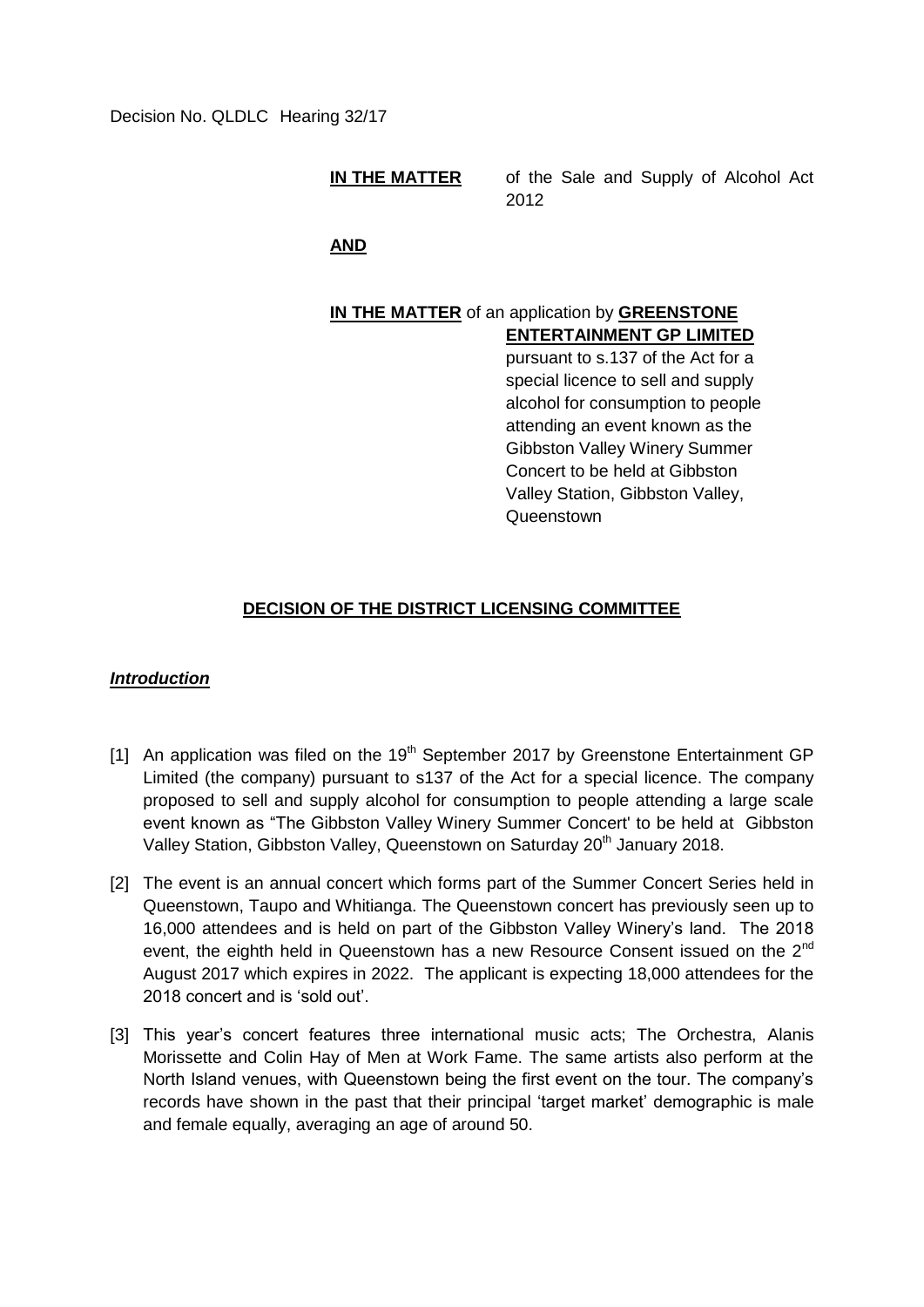# *The Application*

- [4] The company seeks to sell beer, cider and wine from 10.30am until 5.30pm. The company has stated in the application that no glass, other than wine bottles and low alcohol options will be sold at the venue. The company contact, Dean Calvert advised that the low alcohol beer will be served in the glass bottles, rather than being poured into plastic vessels. The reason for this is that in his experience, patrons feel discouraged to purchase the low alcohol options if poured into a vessel as they cannot be stored in chilly bins. The aim of serving them in the bottles is to encourage people to choose the lowalcohol options.
- [5] The applicant has advised that alcoholic drinks available for purchase per person, per transaction will be limited to 1x 750ml wine bottle plus 4x cans of beer/cider. After 4.00 pm, no bottles of wine will be available to purchase and the limit of alcoholic beverages per transaction will be reduced to 2x glasses of wine per person or 2x cans of beer/cider or a combination of 1x wine glass and 1x beer/cider can. Alcoholic drinks will not be opened until 4.00 pm, at which point, cans of beer/cider and low alcoholic beverages will be sold open.
- [6] The applicant has also advised that "reduction of serves at certain times if required" or the "ultimate closing of bars if necessary" are options, should intoxication levels require this intervention.

# *Matters in Opposition*

- [7] In a report dated 11<sup>th</sup> October 2017 from Lynette Grace, delegated by the Medical Officer of Health for Public Health South she stated that she opposed the application under section 105 (1)(a) of the Act; the object of the Act. Her concern was the serving size. She sought to have the initial serve size "reduced in the first instance and again at 4pm".
- [8] In an email report dated 16<sup>th</sup> October 2017 from Sergeant Tracy Haggart, Alcohol Harm Reduction Officer of the Queenstown Police, Police opposed the application pursuant to section 105 (1)(a) of the Act. Sergeant Haggart raised concerns regarding the number of serves a patron can purchase at one time. A condition is sought where the maximum amount of alcohol purchased per person, at one time, be up to 4 standard drinks OR a 750ml bottle of wine.

## *Discussion*

- [9] The issue of serve limits has seen an on-going discussion between the applicant company and the agencies for a number of years. The Police and Medical Officer of Health opposed the application for the 2017 event; serve size being one of the main points of opposition.
- [10] The matter was heard by the District Licensing Committee (DLC) on  $30<sup>th</sup>$  November 2016. The committee's decision (QLDC 0039/16) included fourteen conditions to be imposed on the Special Licence. The eighth condition addressed the serve size: "No patron be served more than four beers/ciders and/or one 750ml bottle of wine". The applicant has applied for the same serve sizes in this application.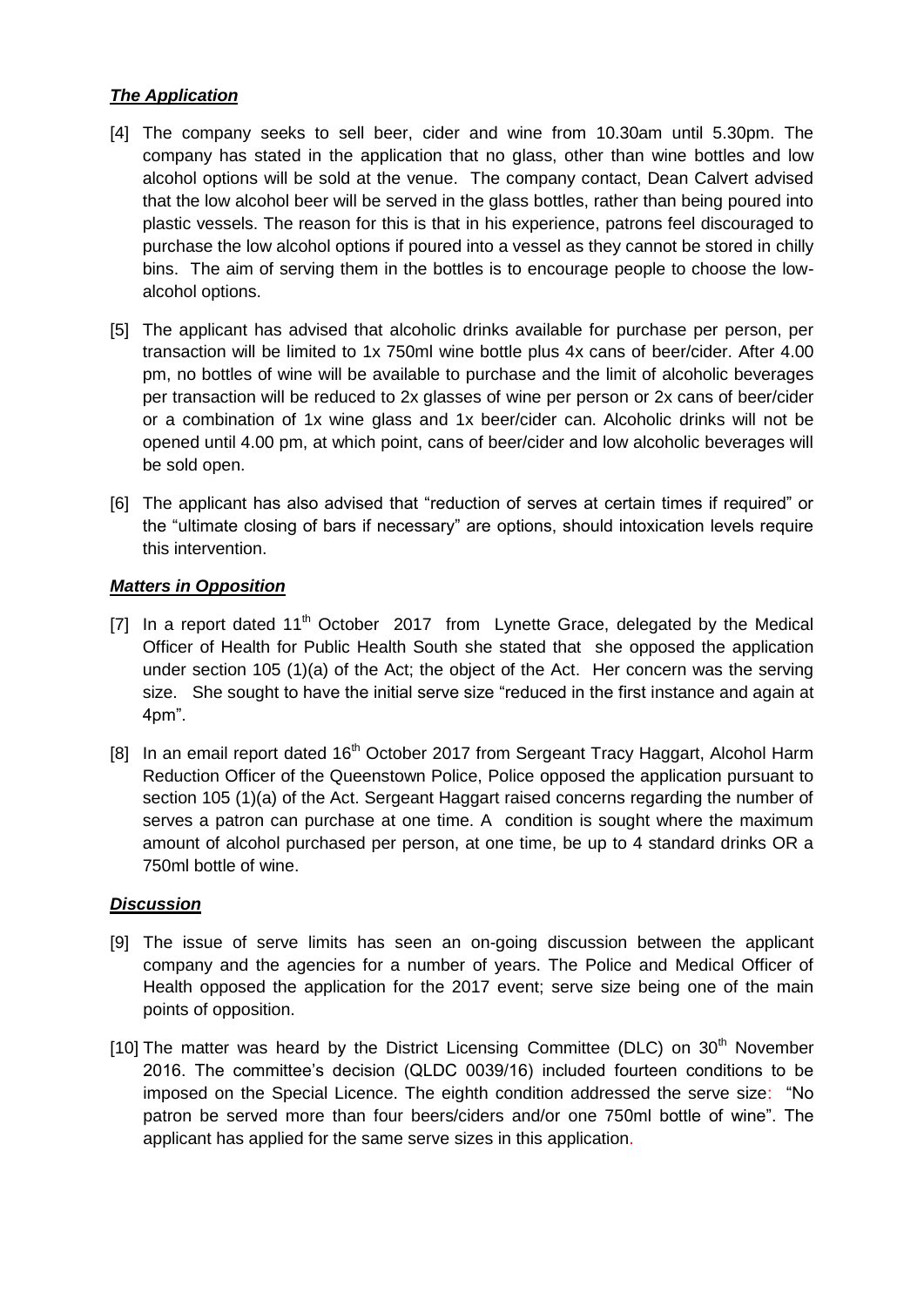[11] Condition Fourteen of the same decision required that "The applicant will attend a formal debrief of how the event was managed with the reporting agencies within three months of the event taking place". That meeting took place on the  $22<sup>nd</sup>$  March 2017 and included representatives from Police, Public Health South, the District Licensing Agency and the District Council as well as the applicant company. The committee has had the benefit of a comprehensive report from the Inspector, as well as a copy of the informal notes. The Inspector's report mentions that the following points were raised by the agencies:

"*Senior Sergeant John Fookes of Queenstown Police advised that it was a "reasonably run concert", "Security was good". He raised some points regarding the check points upon entry to the event and his preference to have these set further back from entry in future; for the purpose of monitoring patrons more efficiently upon arrival. He also raised some issues regarding the traffic management, of which event organizer Dean Calvert agreed upon a collaborative approach to the traffic management plan for the next application.* 

 *Sergeant Tracy Haggart of Queenstown Police advised that there were no arrests at the 2017 concert. She agreed that it was a good event overall but was still disappointed that there was still intoxication; describing a number of photos and videos of patrons leaving the premises. Dean Calvert stated that whilst they try to limit intoxication, it is impossible to stop completely. There was some debate and disagreement between Sergeant Haggart regarding serve sizes and serving drinks opened or unopened.* 

 *Stephanie Bekhuis-Pay of Public Health South reported that signage, food and bar staff was good; she didn't think there was too much intoxication. She advised that the Medical Officer of Health, Dr Derek Bell had concerns about intoxication levels of patrons in the car park leaving the venue and urinating in public."*

## *The Committee's Decision*

- [12] The committee has been well served by the Inspector providing a detailed and comprehensive report on the application. The report specifically addresses the criteria the committee must have regard to as detailed in s142 of the Act when considering an application for a Special Licence and for the additional requirements for large scale events as contained in s143. In the committee's view, the applicant company complies with the criteria in s142 and the requirements in s143.
- [13] The committee does not intend to restate the 2017 decision, however it did outline the principal question in [21] of the decision (QLDC 0039/16) and now finds itself compelled to ask again:

*We start from the principle that it is legal to sell alcohol under licence, and it is legal to consume it. The object of the Act is that the sale and consumption of alcohol shall be undertaken safely and responsibly. Where is there evidence of any lack of safety or irresponsibility?*

[14] We have considered the opposition from Ms Lynette Grace the delegated Medical Officer of Health for Public Health South and her wish to reduce serving sizes overall and again from 4.00pm. Unfortunately, there was no indication as to what serving sizes would have been appropriate. The committee has considered the opposition from Police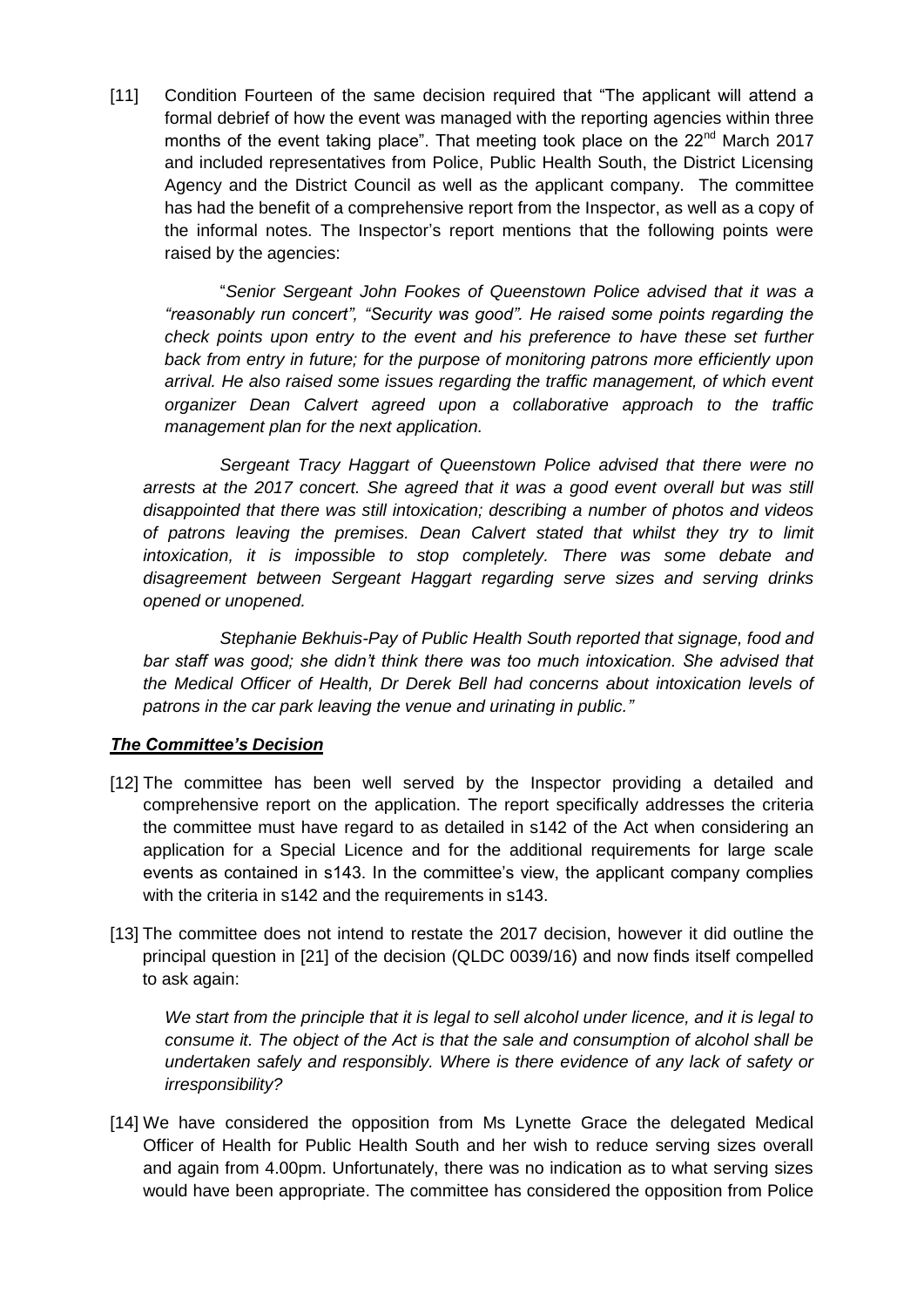Sergeant Tracey Haggart where again the matter of serve sizes is the principal concern. The police opposition in this application follows a very similar track to that of the 2016 application. In that decision, the committee observed in [26]

*"The company is entitled to ask whether anything happened at the last concert which might have persuaded the Medical Officer of Health and the Police to oppose the application."*

- [15] It is inherently unreasonable to require the Committee and the parties to re-litigate an issue that has already been the subject of evidence and submissions and a considered decision, unless there is compelling evidence from the 2017 event that the decision was far too liberal, or basically wrong, or that the Act's objective was undermined. We would have expected that an indication of opposition would have been raised at the debrief meeting last March. One of the characteristics of the new system of control over the sale and supply of alcohol in the new Act is that it is reasonable. (s 3(2) (a)).
- [16] The committee considers that the provisions contained in condition 11 of the licence are of vital importance, namely;

"*The duty manager must meet hourly with Police or the Liquor Licensing Inspector or when requested during the event, and must follow any directives of the Police officer in charge of the event or the Liquor Licensing Inspector in respect of controls regarding the sale and supply of alcohol."*

We restate our view that this provision is the ultimate safety valve for such an occasion.

- [17] In considering the contents and undertakings within the application, the reports and matters in opposition and the Inspector's report including a summary of last year's debrief, the Committee is in no doubt of the capabilities of the applicant company to deliver on its alcohol management plan and comply with the conditions of the licence. Pursuant to s.202 of the Act, we note that there is no public "objection" to the application. Parliament has made it clear that in the absence of such an objection the application may be granted on the papers.
- [18] The applications SP170122 and SP170143 are granted on the papers and are subject to the following conditions.

# *CONDITIONS*

*This licence is subject to the following conditions:*

1. Alcohol may be sold or supplied for consumption on the premises only on the following day and hours: Saturday 20th January 2018 from 10.30am to 5.00pm (main/public bars) and from 11.00am to 5.30pm (Corporate bar).

2. Food, low alcohol beverages and a reasonable range of non-alcoholic refreshments must be available for consumption on the premises at all times.

3. Free water must be freely available at all times.

4. Steps must be taken by the licensee to provide assistance with or information about alternative forms of transport from the licensed premises.

5. The licensee must display signage at every point of sale detailing restrictions on the sale and supply of alcohol to minors and intoxicated persons, and a copy of the licence attached to the premises so as to be easily read by persons attending the premises.